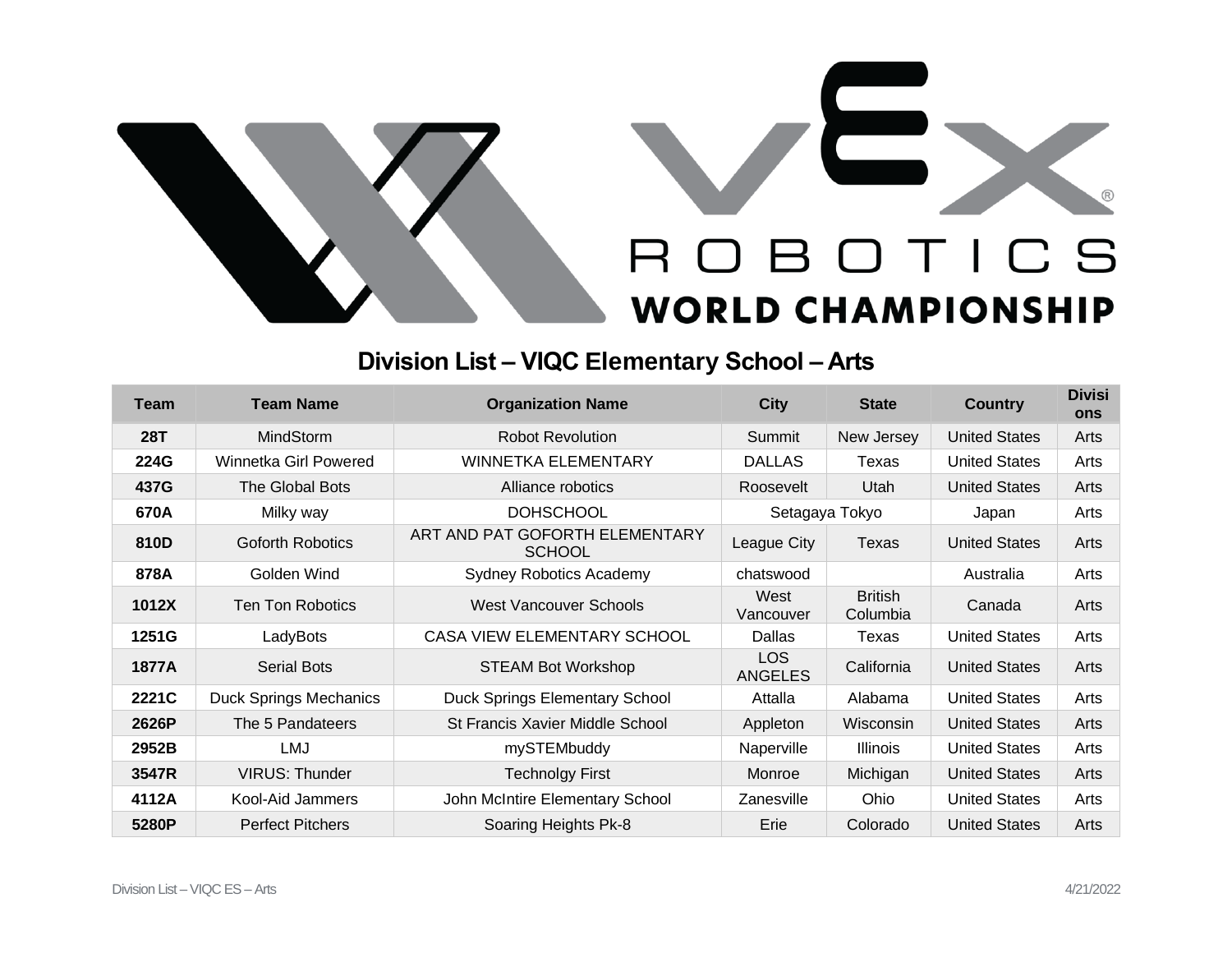| Team   | <b>Team Name</b>                            | <b>Organization Name</b>                        | <b>City</b>                    | <b>State</b>           | <b>Country</b>       | <b>Divisi</b><br><b>ons</b> |
|--------|---------------------------------------------|-------------------------------------------------|--------------------------------|------------------------|----------------------|-----------------------------|
| 6576B  | <b>Kermit Crafters</b>                      | <b>GATEWAY SCIENCE ACAD/ST LOUIS</b>            | ST. Louis                      | Missouri               | <b>United States</b> | Arts                        |
| 6900P  | Quasar                                      | Vinci Robotics Academy                          | <b>Burlington</b>              | Massachuse<br>tts      | <b>United States</b> | Arts                        |
| 7700H  | <b>Rolling Robots</b>                       | <b>Rolling Robots Glendale</b>                  | Glendale                       | California             | <b>United States</b> | Arts                        |
| 7919G  | <b>Tritt United Robotics</b>                | <b>Tritt Elementary School</b>                  | Marietta                       | Georgia                | <b>United States</b> | Arts                        |
| 8390Z  | // Caution Tape Zap //                      | Caution Tape Robotics ////                      | Markham                        | Ontario                | Canada               | Arts                        |
| 9753A  | The Fire Breathing<br><b>Rubber Duckies</b> | <b>BrambletonKids</b>                           | Ashburn                        | Virginia               | <b>United States</b> | Arts                        |
| 10277D | MacRobotics-Red                             | Douglas Macarthur Elementary School             | Cedar Lake                     | Indiana                | <b>United States</b> | Arts                        |
| 10511B | <b>Betabots</b>                             | CYPRESS RIDGE ELEMENTARY SCHOOL                 | Clermont                       | Florida                | <b>United States</b> | Arts                        |
| 10904B | RoboRavens White                            | <b>IRVINGTON COMMUNITY SCHOOL</b>               | Indianapolis                   | Indiana                | <b>United States</b> | Arts                        |
| 11450K | <b>RMS Lions</b>                            | RAVENSWOOD MIDDLE                               | East Palo<br>Alto              | California             | <b>United States</b> | Arts                        |
| 12109B | <b>PES Circuit Jokers</b>                   | PETERSBURG ELEMENTARY SCHOOL                    | Petersburg                     | Indiana                | <b>United States</b> | Arts                        |
| 14012X | <b>Vex Angels</b>                           | Pinecrest Lakes Academy - Elementary<br>School  | Clermont                       | Florida                | <b>United States</b> | Arts                        |
| 16329A | Eagles                                      | MARLAN J. WALKER ELEMENTARY                     | Henderson                      | Nevada                 | <b>United States</b> | Arts                        |
| 18347D | <b>Trailblazer Black</b>                    | DISCOVERY ELEMENTARY SCHOOL                     | <b>Grand Forks</b>             | <b>North</b><br>Dakota | <b>United States</b> | Arts                        |
| 19901A | <b>Cooley Tigers</b>                        | T. S. COOLEY ELEMENTARY MAGNET<br><b>SCHOOL</b> | Lake<br>Charles                | Louisiana              | <b>United States</b> | Arts                        |
| 20532B | Roaring Dragons                             | ESPERANZA MEDRANO ELEMENTARY<br><b>SCHOOL</b>   | Dallas                         | <b>Texas</b>           | <b>United States</b> | Arts                        |
| 22071A | RoboFoxes                                   | KATHRYN GRIFFIS ELEMENTARY<br><b>SCHOOL</b>     | Caddo Mills                    | Texas                  | <b>United States</b> | Arts                        |
| 23272D | Loading                                     | <b>Caston Elementary School</b>                 | Fulton                         | Indiana                | <b>United States</b> | Arts                        |
| 28101C | 4 Monkeys                                   | NORTH UNION ELEMENTARY SCHOOL                   | Richwood                       | Ohio                   | <b>United States</b> | Arts                        |
| 30636B | <b>TMA Team B</b>                           | <b>TUSTIN MEMORIAL ELEMENTARY</b>               | Santa Ana                      | California             | <b>United States</b> | Arts                        |
| 33000G | <b>Unidentified Flying</b><br>Robots        | Westwoods Elementary School                     | <b>TRAVERSE</b><br><b>CITY</b> | Michigan               | <b>United States</b> | Arts                        |
| 34107B | St. Joseph Vexstables                       | ST JOSEPH GRADE SCHOOL                          | Huntington                     | West<br>Virginia       | <b>United States</b> | Arts                        |
| 36849G | Vorx                                        | Southeastern Center of Robotics Education       | Auburn<br>University           | Alabama                | <b>United States</b> | Arts                        |